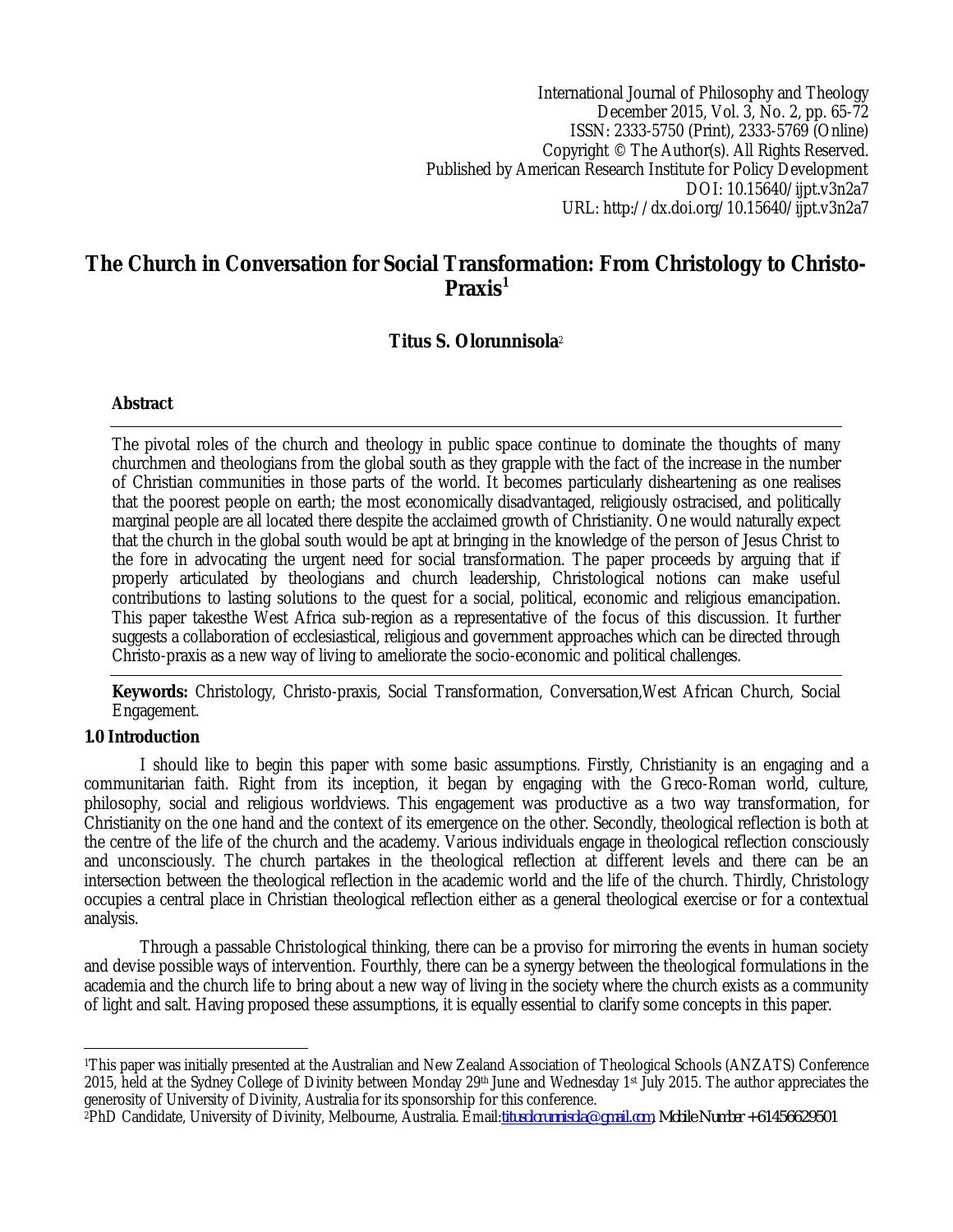*Christology*has been defined by Leader E. Keck as "a comprehensive term for the statement of the identity and significance of Jesus" (Keck, 1986:362). An understanding of the identity of Jesus allows for a reflection on the meaning of Jesus for today and how such an interpretation can aid a contextual application.

*Christo-praxis* is defined by Ray S. Anderson as "the continuing power of Jesus Christ, as his ministry works with followers through the Holy Spirit" (Anderson 2001:29). It implies an extension of the mission of the resurrected Christ through the practical action of his followers today, which may impact in concrete terms on the situations in which the followers of Jesus Christ live.

*Conversation*is a chat or a dialogue that is initiated and engaged in with others for a specifically determinedpurpose

*The Church*is here assumed as the body of believers in Christ. It is what the New Testament described as the *ekklesia,* the called out ones.

Methodology of this paper is a hermeneutical analysis and dialogical interaction with literature on African Christian theology and African church.<sup>3</sup> I will limit my discussion to the West African subregion whilst focusing on the ideal contributions of the church to nation building especially in socio-economic and political space using the Christological epistemology.This paper proceeds in three stages after the introduction. In the first stage,I willhighlight the socio-economic, political and religious situations of West African states. The Christological emphasis in African Christianity both in the academy and church levels will be considered in the second part. My discussion on Christopraxis will be the core of this paper. I shall propose that the path to a new of way of living among the Christian churches in West Africa lies in Christo-praxis. In the concluding part, I will return to the assumptions laid out at the beginning to examine how they are currently engaging with the West African states and what is left to be done.

#### **2.0 The Situation of the West African States**

The conditions of many of the West African nations remain worrisome and aggravating despite the fact that many of these nations have been freed from colonialism. With Ghana,the first African nation to gain independence in 1957, the hopes and aspirations of African people had been raised to the possible transformations that could accompany independence. However, the aspirations and expectations of Africans have been dashed as the degrading health conditions, challenges of HIV/AIDS, poor working conditions, inequalities in allocation and distribution of the nation's wealth, clientelism and corruption in political and economic lines have generated further calamitous implications for the church conditions and these nations. Kä Mana, a theologian from Benin Republic has described the African fundamental problems more succinctly:

*Moral helplessness in confronting illness, deep distress in the face of supernatural forces, and the irrepressible need for healing and deliverance from the forces of darkness; the powerlessness of our societies in the face of the 'geopolitics of chaos' which make up our world today, and the disconcerting policies imposed by international financial institutions; the implosion of our creative forces in the unspeakable anarchy experienced by many of our countries where the quest for survival generates violence and an instinct that is destructive of life itself;*

*The multiplication of hotbeds of social unrest and areas of armed conflicts in a continent where the basic needs of life are far from satisfactory, and where the countries with the most appaling (sic) cases of poverty in the world are found (Mana 2004:2).*

These are the initial situations that most African nations were struggling with. Theserepellingcircumstances and effects of globalization, international market economy, religious fundamentalism, and more recently terrorism, have emerged poignantly as notable threats to both the Christian churches and nation-states in different parts of Africa.Nevertheless, it is incongruent to treat all African countries west of the Sahara on an equal status considering the fact that some are currently having a significant economic and political development and population advantage over others.

The commonality remains that there is yet to be a significant conversation between the church and state that could usher in a new way of living in those places. In the midst of the above situation, there arose two major potential sources of hope for reconciliation and rebuilding for African people. The first is politics. The second is religion.

 $\overline{a}$ <sup>3</sup> For the benefit of the doubt and avoidance of ambiguity I should also state that the idea of Africa in this paper is not properly applicable to the entire African continent. It simply refers to the countries in Africa, south of the Sahara. When most scholars speak of African Christianity today they are only referring to the Christian Africa other than the entire African continent. It is very difficult to establish a common feature to all African countries because of cultural and religious diversities.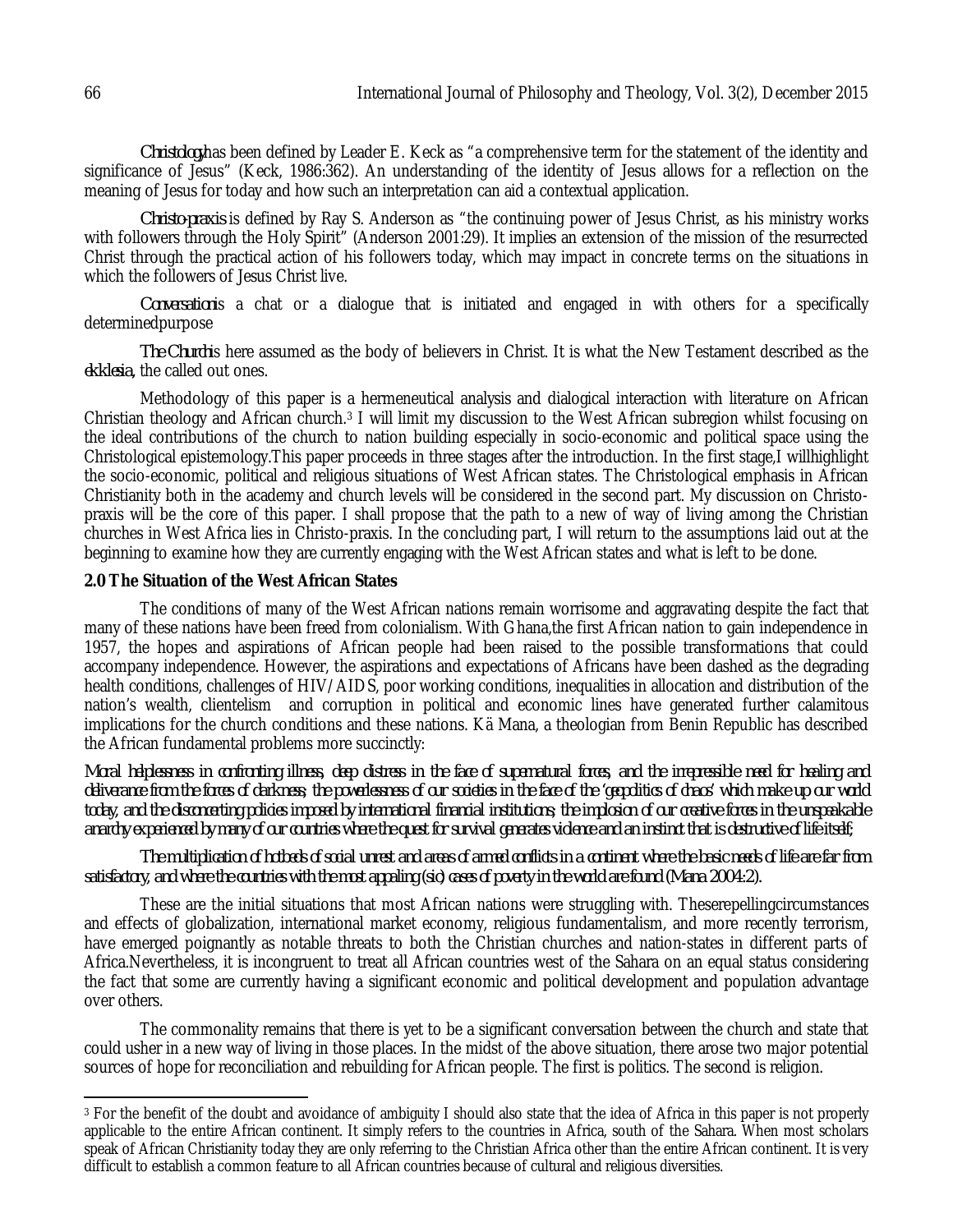#### Titus S. Olorunnisola 67

Political groupings emerged as a channel for realization and actualization of the African dream on the eve of the independence of many of the African states. The mobilization in political affairs and most importantly electioneering has given multiple promises with little or no fulfilment. More recently, politics has developed as an easiest way to amass wealth and that, at the expense of the nation's development. The situation is so bad that most people cannot rely on any political promise any longer.

Religion, on the other hand, has become the main source of identity formation and a tool for selfactualization. The religious disposition of the citizens became rooted in the appropriation of political interchange and government policies. Most of these nation states are polarized not only on political ideologies but also on religious affiliations within the political circumference. This has seriously engendered religious influence in the political arena. Politics has developed undeniable influence on religion to the extent that almost every political mobilization had a corresponding religious content and everything religious became political in outlook. The manner in which this symbiotic relationship has been manipulated has been traced by some scholars as the source of the emerging fundamentalism in political and religious life in the post-colonial and post-missionary Africa (Adogame 2005:128-139).

The Christian presence was present in the quest for independence in most of the African states.4Christianity had an opportunity to offer insights forthe nation building. But despite the space that existed, the opportunity was misused due to the doctrine of separation of church and state (Kalu 2000:85-93). The ideal relation between the church and state was conducted in a way that hampered the church to have an informed decision on how to influence the nation positively. This does not mean that Christianity has not had much influence but such influence can be judged inadequate.

The nature of the current association of the church withthe political institutionhasnot given prominence to any meaningful or positive result of church's conversation in public arena. Some of the writings of Paul Gifford (2004; 2009)and Emmanuel Katongole (2011) inquired into the political roles and influence of the church in Africa. These studies and others sufficiently informed that churches are developing political will but the manner of such association yet lacks credibility, resilience, correct piety, and sufficient prophetic stance that is required in the churchstate relationship in the 21stcentury Africa.<sup>5</sup> The church-state relationship has, in recent times, resulted in scandals as some church leaders have been accused of being partisan in political mobilization. The negative image some have in this respect is that the church has compromised her true position as the community of light and salt.This manner of association is often labelled against the Pentecostal and charismatic wing of Christian faith by the mainline churches (Gifford 2004:191-196).<sup>6</sup>

## **3.0 Christology in African Christianity**

Christology is a major characteristic of the African Christian theology. It has been expressed in two ways; as an academic Christology and as a lived Christology.Whichever format it takes, the consciousness is always on the African experiences and interpretation of who Jesus is and how this can be appropriated in view of African realities in socio-economic, political, spiritual and religious circumstances. The central place of Jesus has become prominent in the thoughts of African theologians. Jesse N. K. Mugambi and LaurentiMagesa state that:

 $\overline{\phantom{a}}$ <sup>4</sup> The collective effort of the church in this regard was the formation of the All African Council of Churches (AACC) in 1966. The body both spoke against the colonialism and advocated the development of African theology.

<sup>5</sup> Paul Gifford is right in his *Ghana's New Christianity,* that recurrent emphases of most of the churches in Ghana are success, prosperity/financial blessings, deliverance from elemental powers and prophetic function of fore-telling. Although, some are beginning to include political roles of Christians but this is still less than other earlier mentioned issues. These aspects are major commonalities in African Christianity today.

<sup>6</sup> It is not uncommon to experience varieties of saga during the political mobilization in the process of electioneering. For instance, during the 2015 presidential elections in Nigeria, the opposition party accused some principal officers of the ecumenical body, Christian Association of Nigeria (CAN) of being bribed by the ruling party in the name of mobilizing church members to vote for then incumbent president from the ruling party. However, when the opposition party was asked to reveal the identity of those involved in the bribery scandal, it couldn't name anyone.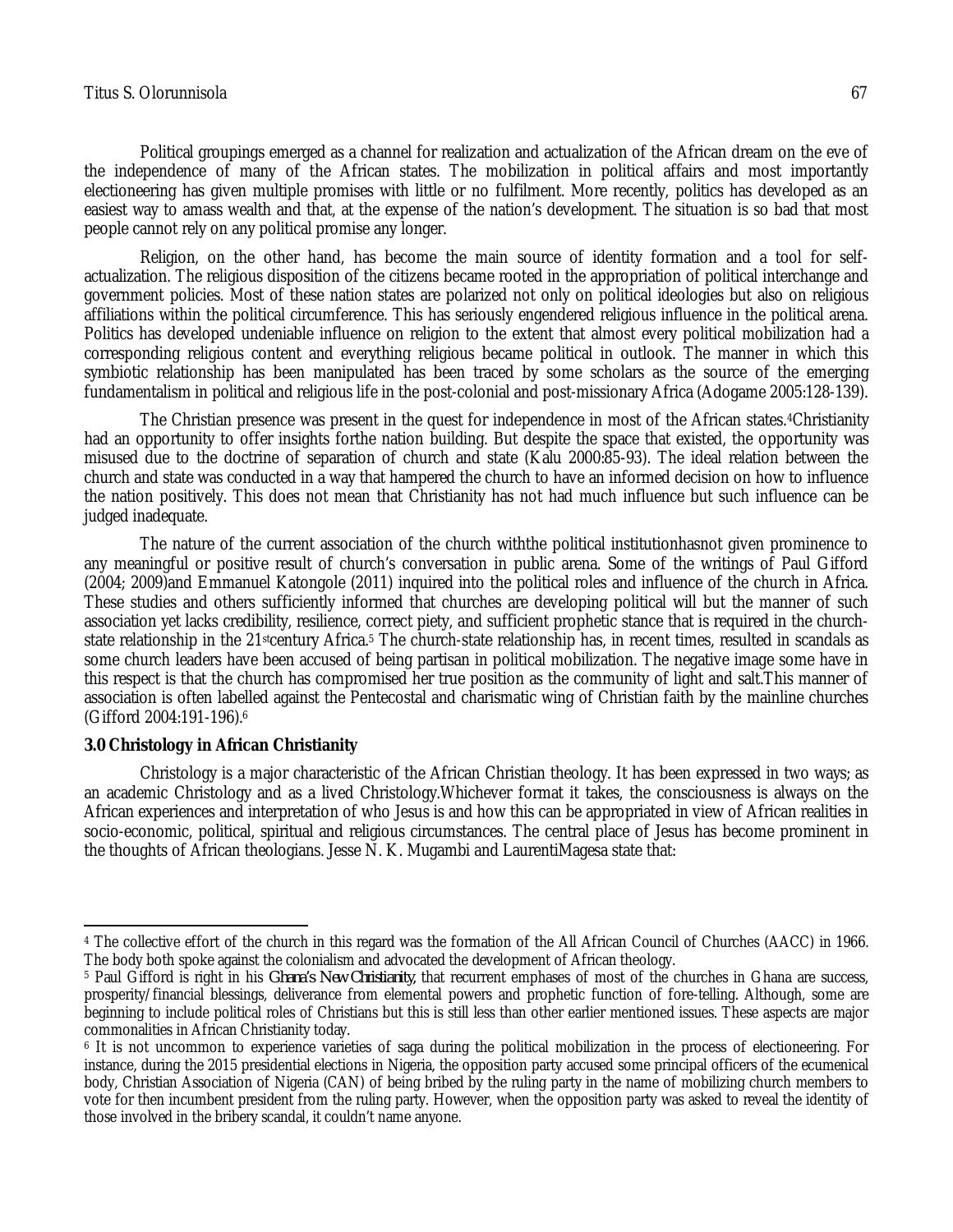*Christology is, in the final analysis, the most basic and central issue of Christian theology. The faith, the hope and the praxis of*  love that Christian theology attempts to explicate, and which Christians endeavour to witness to by their life, must have Christ as their *foundation and goal. Without Jesus Christ as the cornerstone and final aim, nothing in Christology counts; nothing in theological thought is any significance from the Christian point of view. In fact, to be precise, theology is not Christian at all when it does not offer Jesus Christ of Nazareth as the answer to the human quest (1998:x).*

Africans seek to understand Jesus Christ in view of their daily life and spirituality. The major uniqueness of African theological discourse is the unparalleled disposition of theologians to the identity of Jesus Christ in theological parlance. Obviously, when theologians and even church leaders theologize in most of the Third World countries, their emphasis is frequently on liberation. This emphasis is a result of their situations and experiences.This indicates that human experience cannot be neglected in theological construction. I shall return to these issues later to see how they relate to the current trends in African theological enterprise.

African Christian theologians have mixed reactions to the growing status of Christological study and emphasis. This is confirmed by Charles Nyamiti's observation a few decades agowhile assessingthe state of Christological study in Africa.Hestatesthat Christology related themes are the most developed aspects of African Christian theology (Nyamiti 1994:70). However, Diane Stinton's view is that it isboth legitimate and suspect. It is legitimate because of the ways in which Africans have perceived Jesus by drawing on some similar cultural elements since the advent of Christianity. It is suspect because of the struggles involved in appropriating Jesus Christ in an authentic manner (Stinton 2004:4).The progress in Christological study has attracted the attention of some observers outside the African continent.

The climax of that Christological construct today is the prevalent ways of portraying Jesus Christ within certain African cultural moulds and categories. These categories include an endless list such as 'Jesus as King/Elder Brother, Jesus as an Ancestor, The master of initiation, Jesus the Mediator, Jesus the Healer, and others (Manus: 311- 330; Schreiter 1991; Stinton 2004; Mugambi and Magesa 1998). All these African categories typically fit into the inculturation theology as they are developed primarily for the purpose of arriving at a cultural equivalence. They help to make Africans perceive Jesus through an 'African eye' and to attempt to understand him through their cultural expressions. However, these images have remained largely a series of academic formulations. It appears, in fact, that there is an academy versus church ministry dichotomy at the moment. The unprecedented growth in Christianity in the West African subregion is not directly connected to most of these themes. None of the observers in the history of the growth of Christianity in Africa have linked the growth to these themes. The only unity that seems to exist among these writers is on the inculturation. For instance,Adrian Hastings' historical interpretation of African Christianity (1976), AylwardShorterand Joseph Njiru (2001)7as well as John S. Pobee and Gabriel Ositelu II (1998)8,have all associated this expansion to certain initiatives and contextualization among African Christians.

All of the above authors agreed that African Christians have given themselves to inculturation Christology.They interpret and appropriate the person of Jesus Christ in ways that synthesize their material cultural outlook, cosmology, and spirituality with gospel message. They have succeeded in selecting some themes which are in fact relevant for their daily living and experience. They sometimes establishcultural similarities and continuity between African worldview and Judeo-Christian tradition.

The centrality of Christological assertion is not limited to the academic world today in Africa. Church leaders have equally discovered the need to focus on Christological concepts in various church ministries. This is anchored on the datum that Jesus Christ is the answer to the African situations and these churches on the basis of their Christological appropriation claim to have answers to the questions confronting various individuals. Most of the newer churches focus on healing, deliverance, prosperity gospel and so on. But others equally consider the themes such as stewardship, leadership,social responsibility, political influence and participation as the cardinal emphases of their ministries.

 $\overline{a}$ <sup>7</sup> This book is one of the series of books published by the authors comprising case studies of Nairobi. It focuses on how the new religious movements have impacted on the Catholic and mainline churches.

<sup>&</sup>lt;sup>8</sup>The authors dealt extensively with the issues such as prophetic movement, syncretistic movement and other forms of emphases that are seen in the AICs with their challenges for ecumenical collaboration. The book also covers the AICs' simplicity and lack of much attachment to intellectual theological training and hermeneutics.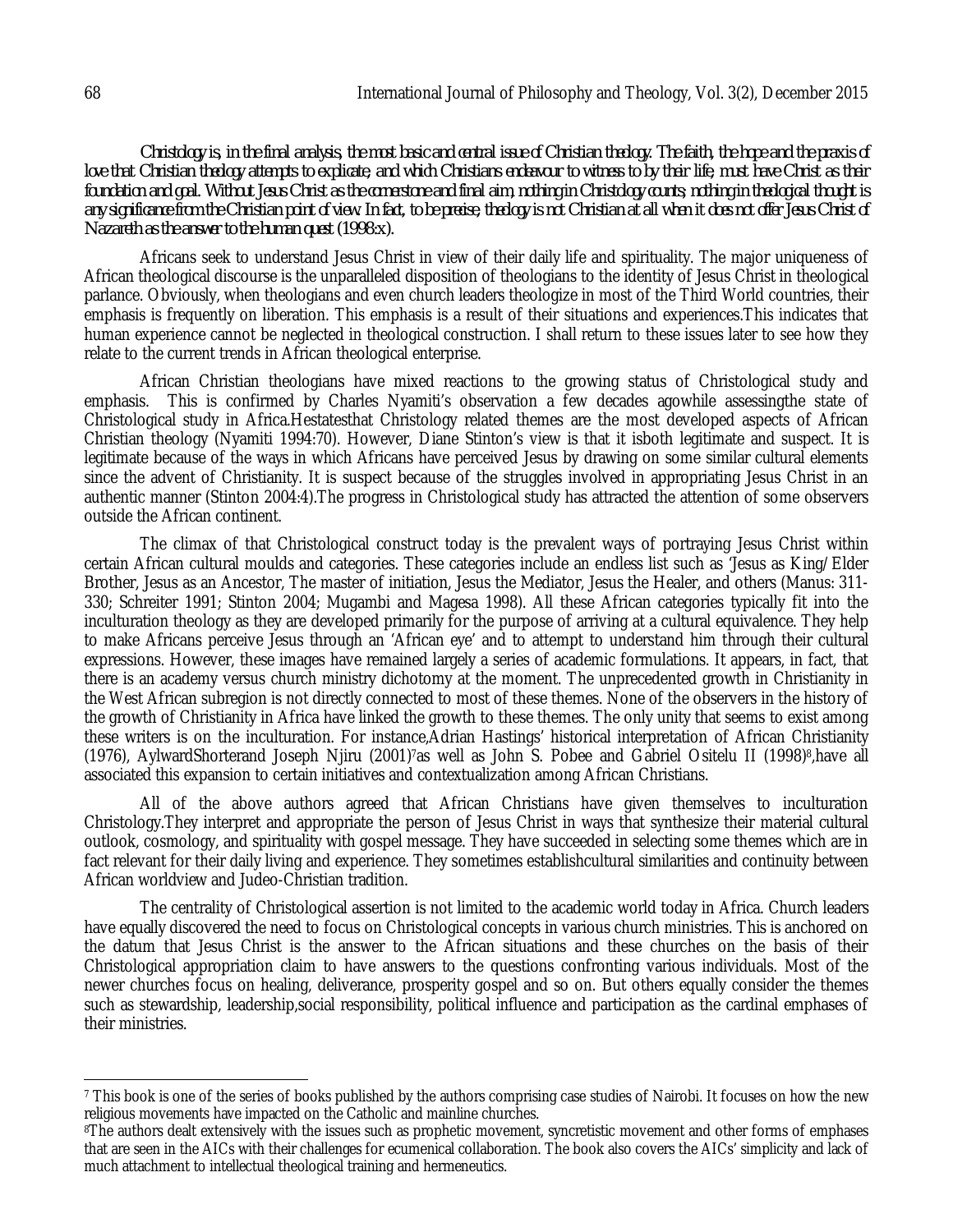In most cases, these preachers and church leaders select biblical figures such as Daniel, David, Joseph and Jesus Christ to provide a hermeneutical frame for their exposition. In fact, some share the sentiment that only Christians should be allowed to occupy leadership positions in the nation since they could make use of the lessons from the life of Jesus Christ and his teachings to guide their political conduct and actions (Gifford 2004:188-190). The awareness of the Christian responsibility and participation in the nation's affairs on Christological basis is becoming evident.

Jean-Marc Éla, an African liberation theologian,is right in proposing that instead of concentrating on some assumed cultural symbols to aid Christological interpretationin the present-dayAfrican Christian theology, it is apposite to ensure that the "urgent problems of contemporary Africa become the obligatory locus of theological research" (Éla 1994:140). The problems which Éla referred to are those relating to the socio-economic and political conditions of the African nations. These situations require urgent liberation and such liberation can be realised when the church assumes her proper place and role. This will be a necessary condition for bridging the perceived academic versus church ministry dichotomy.Highlighting the critical needs for liberation in African theological discourse, Mugambi and Magesa have beautifully described it in a series of thought provoking rhetoric:

*Can the title Liberator be applied to Christ today? Is it justifiable in terms of the contemporary situation of the African continent? In other*  words, is Jesus seen as the 'One Who makes people free?' is He preached as such? Indeed, what is the 'image' of Christ? What 'image' of *God are the suffering people of Africa presented with? Particularly, from the perspective of the African women's painful existential experience, what is liberation as applied to the power and authority of Christ in the African world? (Mugambi and Magesa 1998: xiv)*

The notion of liberation Christology is appropriate for reflecting on the African situation today. This felt need is the main reason that the notion of liberation permeates African thought as well as theological expression. Indeed, any theological expression that will resonate with the trends in African Christology and the African situation must essentially subscribe to the notion of effecting a change and social transformation. To express Jesus in this way is to see Him as one who comes to identify with the Africans in view of their existential worries and needs.This is precisely where the conversation between the church and the state should centre on.

#### **4.0 The Church in Conversation from Christology to Christo-Praxis**

David Lamb once remarked that "Today…the Christian church is probably the most powerful institution in sub-Saharan Africa"(Lamb 1985:141). Although, Lamb did not engage in an extensive discussion on what that statement meant for him,but years after his publication, his statement has become a truism in the sub-Saharan Africa. It is possible to observe that the 'power' of the church consists in the church's involvements in educational, economic, cultural, religious, and partly political paradigm shifts. Of all these aspects, it is only the political role of the church that is less projected. All of the forms of transformation connected to the church so far have been on an interpretation and appropriation of Christological components. There are indications at this moment that Christological study is receiving an ample emphasis both at the academic and church levels. These emphases have brought about undeniable growth in recent history of the church in the West Africa. These have been receiving deserved attention in recent scholarship (Clarke 2011; Ezigbo 2008; Aigbadumah 2011). My central argument is that in spite of thedilapidation currently witnessed in the religious and political arenas, Christianity and its political influence remain two major potential tools of hope for reconstruction and transformation of the African society.The church is required to re-discover its mission to the nation and make use of the appropriate apparatuses so as to make its ministry of presence relevant to the socio-political, economic, and religious challenges currently facing African nations. A new way of living must essentially emerge.

However, if a new way of living would emerge for the church in the West African Christianity, it is an imperative to recognize theology as primarily a multilayer conversation. It is a conversation that begins with the life of the church on the basis of the identity of Jesus Christ. It furthers inthe church's moves into the social and public space.Such a conversation must be focused on the immediate and emerging situations of the African countries. Some aspects of Christology as both the central focus of Christian theology and the locus of Christian faith must be appropriated to have a corresponding social influence.It involves urging Christians to take the opportunity to participate in the public domain in modern secular democracies and converse with other citizens on issues wider than religious matters.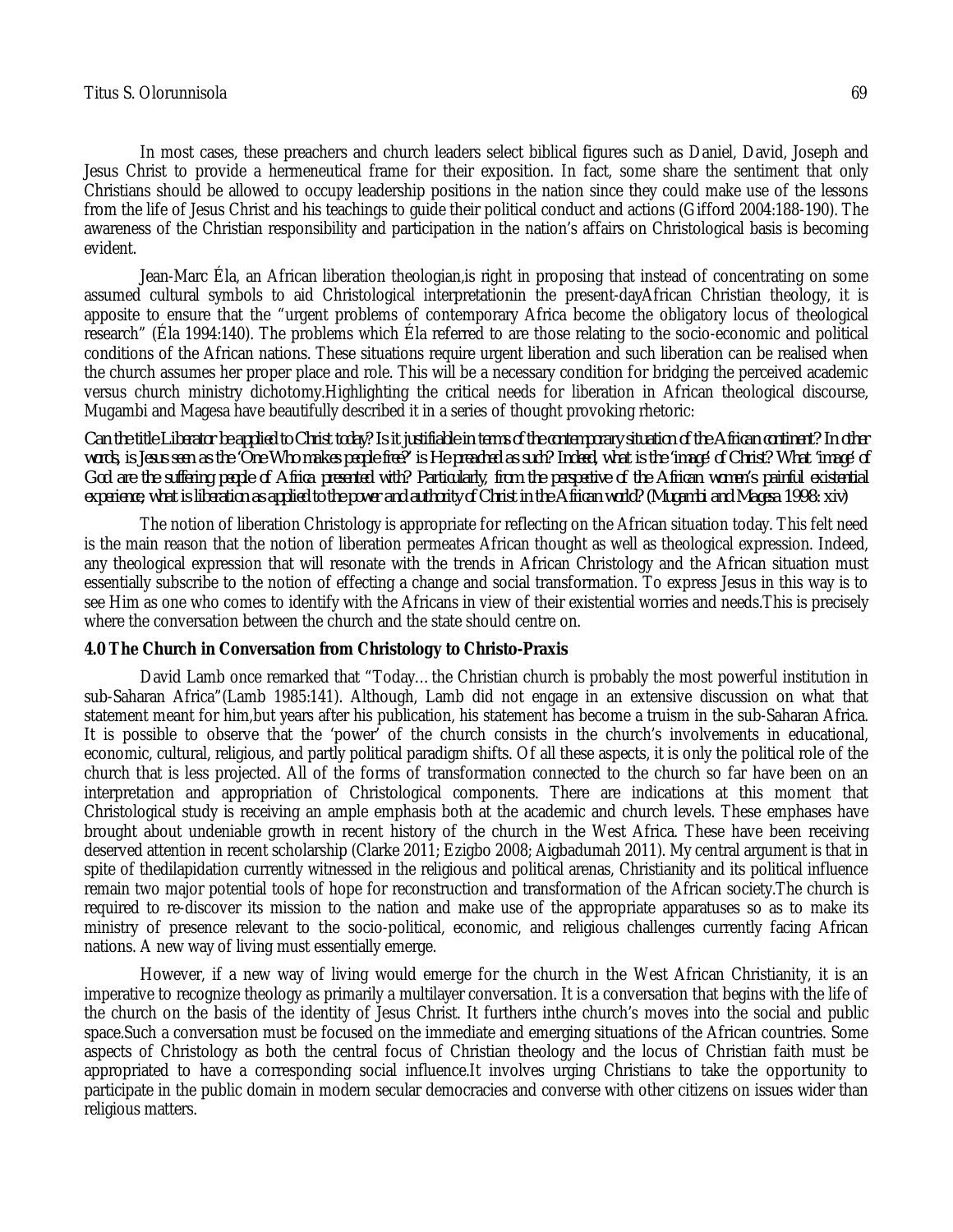*There is an urgent need for Christian theology to be actively engaged in conversation on public issues with the understanding that it can offer complementary or supplementary approaches, and even alternative solutions, to the very complex issues facing society today. The key word for public theology is conversation, contributing to the formation of personal decisions and collective policy-making in economic, political, religious and social realms (Kim 2011:3).*

If the emphasis of the church in the Christian Africa has been centered on certain aspects of Christology, which has led to a tremendous growth of the church in these areas, such Christological themes may also offer strong insightsinto how the church can live to its full mission of social transformation. It must be a conversation that enables the church to widen its horizonfrom Christology to Christo-praxis. The German theologian, Jürgen Moltmann, has identified the crucial need to merge the knowledge of Christ to the practice of Christian faith especially for the purpose of social transformation. Moltmann states that, "anyone who hears the message of the crucified Jesus hears the call to discipleship as well; and anyone who enters into the discipleship of Christ must be prepared to take up the cross. There is no Christology without christopraxis, no knowledge of Christ without the practice of Christ" (Moltmann 1994:47).

The knowledge of Christ remains grossly inadequate if it cannot be put into practice for givinga new direction outside the community of faith. Christo-praxis or 'the practice of Christ' supports the church's motif for mutual engagement in a nation's events and activities. It demands an urgent need for raising disciples who will go into various sectors of the African nations to exert positive influence in line with the message of Christ's reign (2 Cor. 3:2, 3). The church remains the channel through which the resurrected Christ encounters every nation. The pattern of the church's involvement and her social actions in the nation will determine how much relevance the church will be to African nations in years to come.

The initial dichotomy between the church and state popularly called the separation of church and state, which, according to Ogbu U. Kalu, hindered the church's significant influenceupon African nations in the 1960s (Kalu 2000) has gradually become elusive. Most Christians in the African church have developed political association and participation contrary tothe reality of the last two decades, for instance. There are Christians and clerics who are now vying for political offices. The popular slogan which depicts politics as a dirty game from which Christians should abstain can no longer hold sway. Whilst some Christians have been successful politically, others are still hoping for a day when that dream will be realized. The convincing concern as more Christians are becoming more involved in the politics is, what improvement has the African nations witnessed politically? Even with the affirmation of the growth of the church in Africa, what measure of development has this growth had on the political participation and the economic mobilization among these nations? These are heart-pondering questions which will continue to arouse different analyses from the church life and the academy.

Paul Gifford's *African Christianity, Its Public Role,* examines the ongoing/likely contributions of Christianity in four African nations; Ghana, Uganda, Zambia and Cameroon. (Gifford 1998).In some of these contexts African Christians have developed some measures of political theology to resonate impact on their nations. Besides, there have been an increase in the participation in the political association by the newer Pentecostal churches than the mainline churches. Their involvements could, however, be interpreted as having a mixture of problems and blessings. The church's presence has been felt deeply on economic development and mobilization.It has championed an emerging cultural shift in relation to women, marriage and youths' participation in church-community engagement (Gifford 1998:328-346). Other area such as education is also noticeable at the moment. Of the three major areas Gifford identified; social, economic and politics, the latter remains the aspect in which the church is least successful. Gifford's conclusion was that, "But African socio-political systems just as certainly need radical restructuring, and it is not self-evident that these churches will contribute much in this direction" (Gifford 1998:348). It seems that Gifford is right, although not in his analysis of the case studies but in his conclusion. The problem is not that African Christianity cannot become resolute to the point of social transformation. But there are no clear indications this is taking place vigorously at the moment.

There cannot be any substantial development in the political structure and governance of Christian Africa unless the church moves from Christology to Christo-praxis. It must essentially be willing to engage the political life and political participants with the urgent need for social transformation. Praxis itself relates to how the faith profession can actualize needed changes on social and political strands. Paulo Freire defines a praxis as a "reflection and action upon the world in order to transform it" (Freire 1982:36).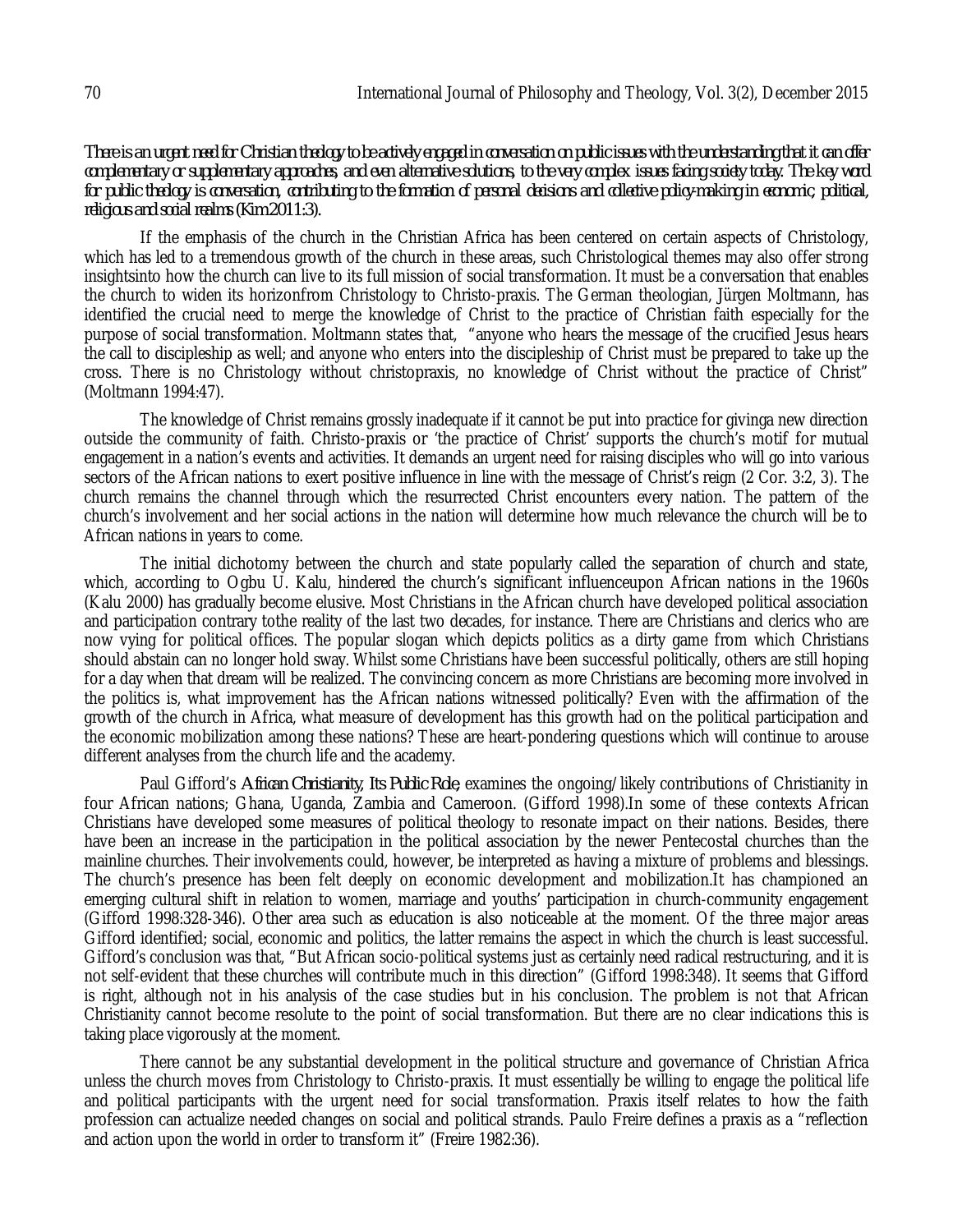As stated earlier, it is impossible to speak of any meaningful development among African nations without a specific mentioning of the roles of religion probably as a form of continuity to the traditional perception of religion of African historic past. It may also be considered from the centrality of religion in the present African life and affairs. Hence, there is an urgent need on the part of the church to embark on an internal renewal of politics and political motif in the church. Such a motif in the present Africa must bear on how Christians canmove from Christology to Christo-praxis.

The Christo-praxis demands that African Christians take with them the message of Christ to their political and economic roles in their different nations. It first of all dictates that the individual Christians will consider themselves as agents of the Kingdom of God, as light and salt of the earth. They are both accountable to God and the ethical demands of their various professions. The implication of the above includes that the Christians will be prepared to live as disciples of Jesus Christ. Secondly, Christo-praxis will compel the Christians to consider their patriotic duties to the nation. It is in this way that the church can cooperate with the government to wipe off corruption and corrupt practices, revitalize the economy and economic policies, curtail religious fundamentalism and establish adequate influence on governance. Again, Christo-praxis is prophetic in nature. It reflects upon the ethics of Christian profession in addressing the political and social problems of the nation.

#### **5.0 Conclusion**

It is appropriate to return to the working assumptions I made at the beginning of this paper. Christianity has never been isolated from its contexts in various ages. It has not only been shapedby its contexts but also influenced its context by obtaining some concepts for the formation of Christian dogmas and orthodoxy. That was a channel for accommodating Christianity at various stages of its expansion. There were manifest examples of how the Christian mission engaged the immediate pressing needs in Africa in the 19th century, too. These include the provision of free and qualityeducation, good healthcare delivery and other social services. The changing contexts of African nations demand a redirection of the method of Christian engagement with the nation's affairs today.

In African Christianity today, the church needs to learn from the various forms of engagements Christianity has had in its history. The current growth and emphasis of the church on Christological themes can provide a hermeneutical lens for reflecting on and providing solutions to the corporate challenges of economic, political, governance, and religion in Africa. It must develop this growth through a conversation in which the praxis of Christ is brought into the formation of ethic for Christian participation in the life of the nation. Theological reflection must engage the situation in the nation. This will imply a renewed emphasis on the Christo-praxis and urgency of recovering the prophetic ministry of the church to the events in the nation.

If this prophetic stance of Christo-praxis will generate a useful outcome, it must do so from the life of the church,to ecumenical relations and to the nation at large. It must necessarily begin with the church's internal prophetic purity that addresses the internal issues in the life and ministry of the church. It must consider its orientation and theology as it affects the role of the church in the nation. The church's attitude to the political office holders and reasons for associating with the politics as a source for mobilization of funding for the church needs urgent reevaluation. The movement from Christology to Christo-praxis is potentially powerful to pledge a new way of living for the church in sub-Saharan Africa.